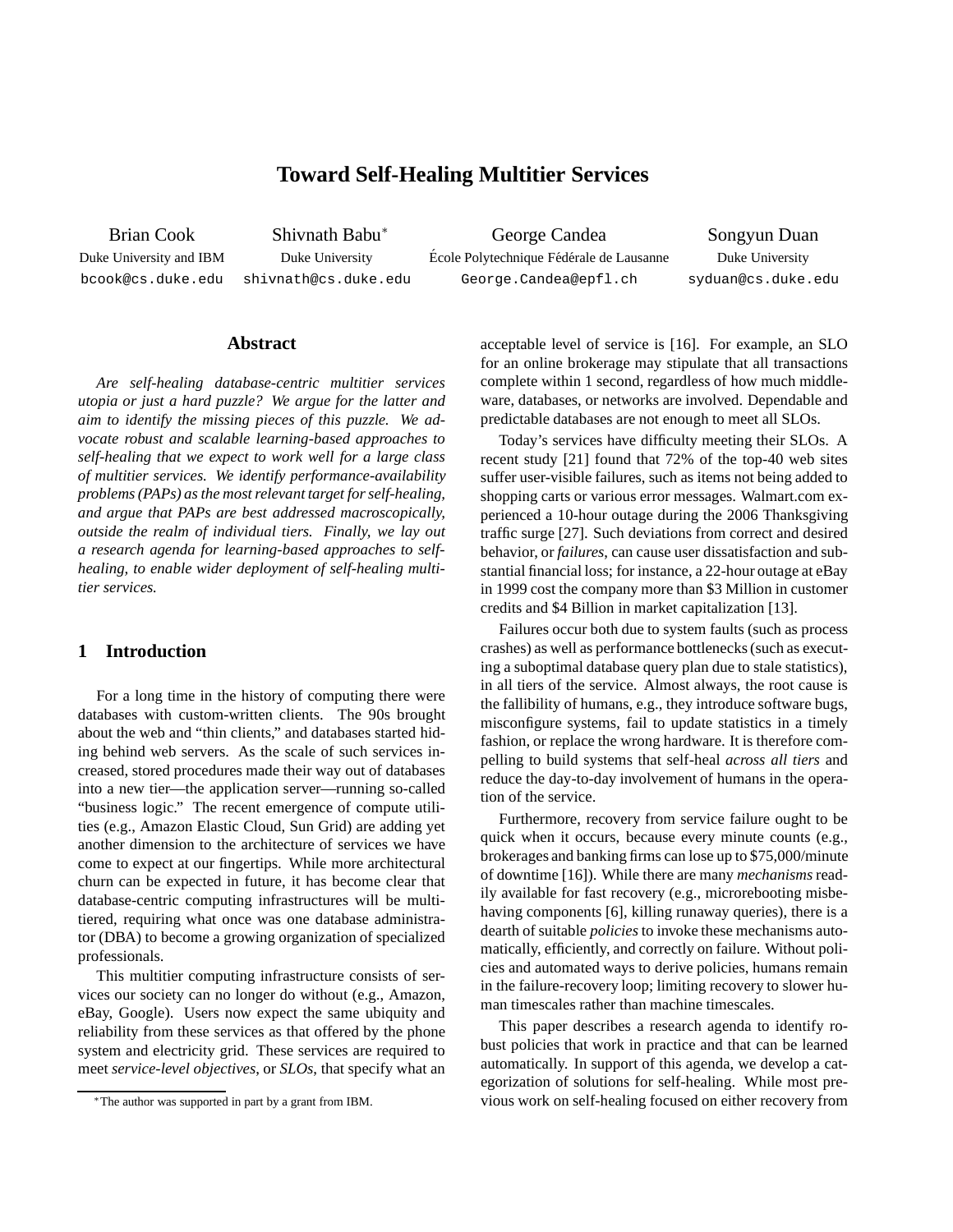| Failure                               | Candidate fix                                                                       |
|---------------------------------------|-------------------------------------------------------------------------------------|
| Deadlocked threads                    | Microreboot EJB [6], kill hung query                                                |
| Java exceptions not handled correctly | Microreboot EJB [6]                                                                 |
| Aging $[26]$                          | Reboot at appropriate level to reclaim leaked resources [26]                        |
| Suboptimal query plan                 | Update statistics for tables in query [1], re-optimize physical design (e.g., [12]) |
| Read/write contention on table block  | Repartition table to balance accesses across partitions [12]                        |
| Buffer contention                     | Repartition memory across various buffers [24]                                      |
| Bottlenecked tier                     | Provision more resources to tier [25]                                               |
| Source code bug                       | Reboot tier/service, notify administrator                                           |

**Table 1. Sample failures and fixes in a multitier J2EE service**





**Figure 1. Causes of failures in three large multitier services (based on [18])**

faults (e.g., [7]) or repair of dynamic performance bottlenecks (e.g., [25]), we treat performance-availability problems (PAPs) as a unit. Finally, we provide a roadmap of problems we believe need to be solved to complete the puzzle of self-healing database-centric multitier services.

**Example 1** *Examples during presentation are drawn from a multitier web service named* RUBiS *[20]—an auction site written as a J2EE application [17] and modeled after eBay—running on the JBoss application server. JBoss includes an embeddedweb server. A MySQL server comprises the database tier. A J2EE application consists of reusable Java modules called Enterprise Java Beans (EJBs). Users interact with a J2EE application through servlets and Java Server Pages hosted on the web server, which invoke methods on the EJBs. In turn, these methods may call methods on other EJBs, submit queries or updates to the database tier, and so on.*

# **2 Failures in a Multitier Service**

When a failure is detected in a multitier service, an effective *fix* needs to be identified and applied quickly. Table 1 lists sample failures related to hardware/software and the corresponding fixes for a multitier J2EE-based web service.

**Figure 2. Time to recover from failures in three large multitier services (based on [18])**

*Microreboots* are fine-grained reboots of application components, usually done orders of magnitude faster than full service restarts; details are in [6]. Note from Table 1 that some failure types are specific to each tier, but others can arise in more than one tier. Furthermore, some failures (e.g., bottlenecks) can shift dynamically across tiers [25].

Hardware and software are not the only perpetrators of failures: the humans who configure, manage, and operate the service can make mistakes. [18] reports a study of service dependability, where they analyze error logs and failure-tracking databases from three large-scale multitier web services. The results are summarized in Figure 1: human operator error is clearly the most prominent source of failures.

Operator-induced failures tend to take longer to recover, as it is the human component of the system that needs to recover from the failure it has caused. Fortunately, humans can adapt and learn on their own. [18] reports how long it took to recover from the various categories of failures in the three services they studied, as shown in Figure 2.

# **3 Manual Vs. Automated Healing**

A common approach used to identify fixes for failurestoday, which we term the *manual rule-based approach*, works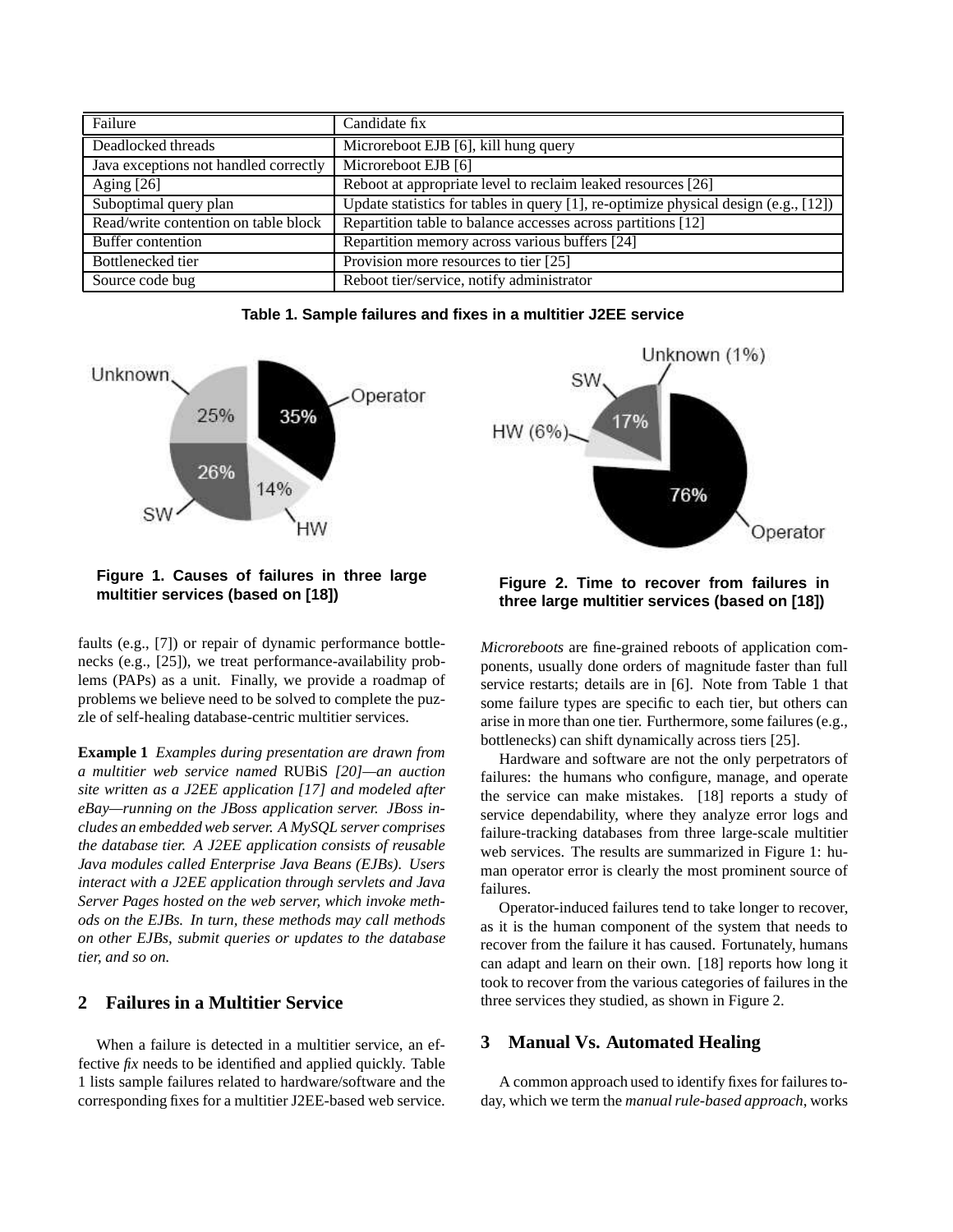as follows. Domain experts create rules that map symptoms of different types of failure to specific fixes that should be applied when these symptoms are observed. Typical rules have an *if-then* format and involve thresholds, e.g., "if the miss rate in the database buffer-cache over the last 1 hour exceeds 35%, then increase the cache size." Typically, these rules are established prior to production and cannot be changed thereafter without human intervention.

Static predefined rules work well for simple services where all possible failures are known in advance or where a universal quick fix can solve most problems. However:

- 1. As services expand in features, size, and complexity, it becomes hard to foresee all possible failures. In such scenarios, the rules may be incomplete and could become incorrect over time since they do not evolve as the workloads or the underlying system configuration change.
- 2. Such rules are usually well understood on a per-tier basis only (e.g., [12]); these per-tier rules may have complex, unpredictable, and unwanted interactions in a dynamic multitier service.
- 3. To guarantee correct behavior in dynamic settings, rules are often made coarse-grained at the expense of quick recovery, e.g., "do a full database restart if any failure is observed."

The problems with a manual rule-based approach to fix identification motivate an *automated learning-based* approach that works as follows:

- Collect data about configuration, activity, and failures from preproduction and production runs of the service.
- Use the collected data to learn (i.e., generate or parameterize) *synopses* representing the service's behavior. Such synopses include statistical (e.g., Bayesian network, clustering) and performance (e.g., queuing network, failure-propagation paths [5]) models learned from data, as well as operators for data transformation (e.g., aggregation, feature selection) [28].
- Query the current synopses for the best fix  $F$  when a failure is observed, and apply  $F$  to the service. Check whether  $F$  recovers the service to a working state, and update the synopses with the newly-gathered data. If F fails to recover the service, then query the updated synopses for a new fix. Repeat this process until a correct fix is found or a threshold is reached when a general costly fix (e.g., full service restart or manual intervention) can be applied to recover the service.

The rest of this paper discusses different techniques to implement an automated learning-based approach.

# **4 Automated Identification of Fixes**

# 4.1 Prerequisites and Caveat

**Detecting failures**: A self-healing service requires robust ways to detect failures as soon as they happen [4]. (TellMe Networks, a service operator, estimates that over 75% of the time they spend in recovering from an application-level failure is spent detecting the failure [7].) Some services have user-activity monitors and SLO-compliance monitors that detect potential failures by monitoring changes in servicelevel metrics, e.g., the number of searches done per minute. If such external metrics are not available readily, then metrics internal to the system can be monitored [7].

**Universal set of fixes**: One of the prerequisites for a selfhealing service is a complete set of fixes for all possible failures. This requirement may seem unreasonable, but in the extreme case, a fix can be as general as alerting an administrator that manual intervention is needed, or performing a full service restart.

**Detecting success/failure of fixes**: After applying a fix, a self-healing system needs robust ways to determine whether the fix worked. Failure detection techniques can be used here, but care should be taken to let the service recoverfully.

**Automation irony**: As described by psychologist J. Reason [19], human tasks are processed at one of three cognitive levels: skill-based (common repetitive tasks), rulebased (symptoms are pattern-matched to previous instances and the corresponding solution is invoked), and knowledgebased (reasoning from basic principles). Most administration and healing of systems occurs at the first two levels. Automating these tasks leaves human operators less prepared to handle tasks at the knowledge-based level, because they lose practice; as a result, the exceptional situations can be handled neither by human nor machine. The balance between intra-system visibility and automation needs to be considered carefully in a self-healing service.

## 4.2 Data Collection

A learning-based approach to fix identification benefits from the collection of different classes of data about service performance and failures:

- Multidimensional time-series data containing values of status variables, performance counters, and configuration parameters over time. Example attributes include CPU utilization, number of EJB calls, number of index accesses, and number of requests that violated SLOs.
- The path (control and data flow), resource utilization, and timing of requests through the multitier service.
- Data on the success and failure of attempted fixes.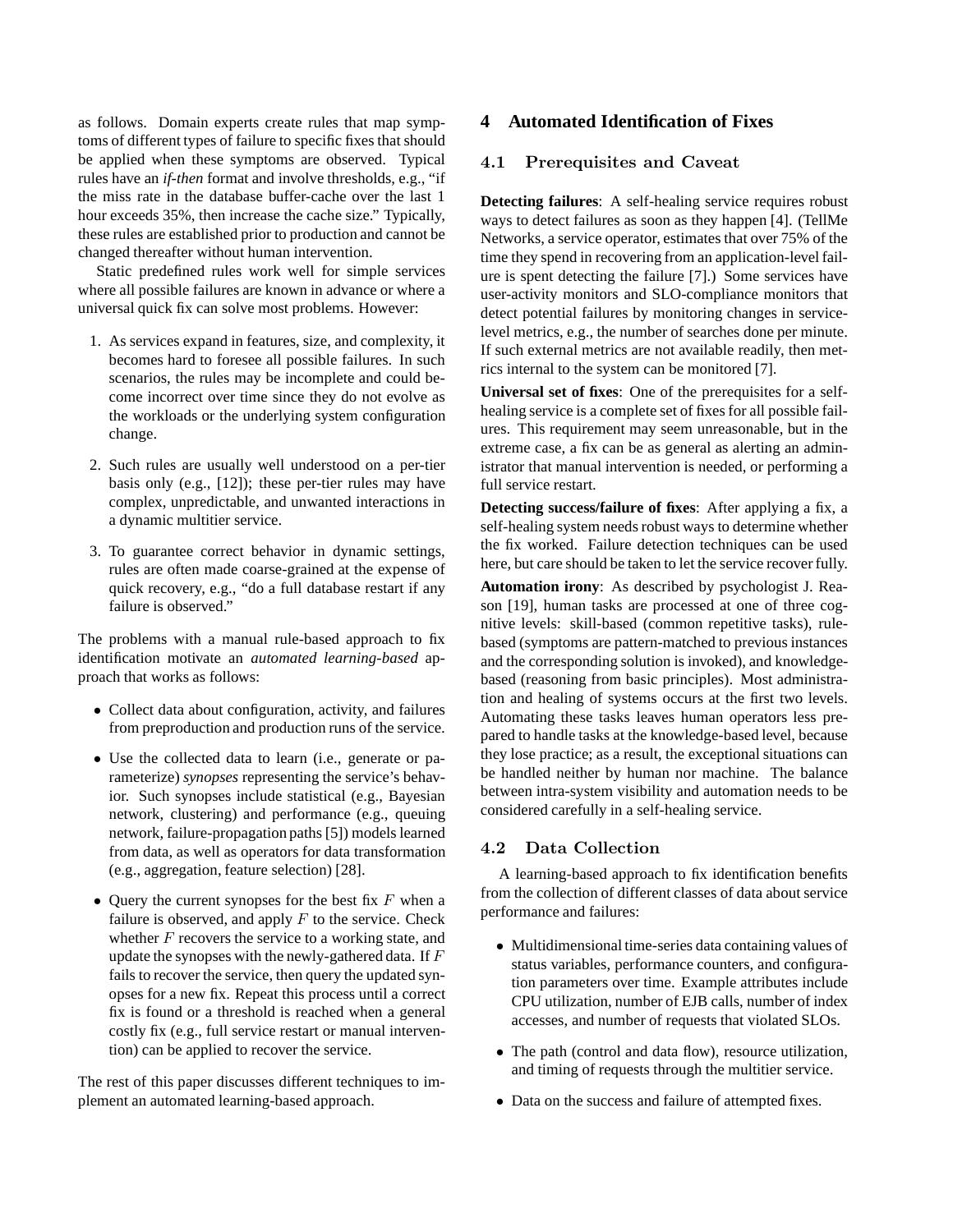**Invasive Vs. noninvasive data collection**: It is important to balance the benefits of collecting more data for analysis with the overhead of data collection. Furthermore, only "noninvasive" instrumentation data collected with common profiling tools—with no changes to application or system software—may be available from proprietary or legacy systems. It is typical that large multitier services contain software from many different vendors, e.g., an Apache web server, a BEA WebLogic application server, and an Oracle database server [10]. It is unlikely that such services will support a uniform invasive instrumentation framework that can collect, e.g., flow and timing data about requests flowing through all tiers of the service. As we will see in Section 4.3, techniques for fix identification differ in their data requirements.

**Passive Vs. active data collection**: To guarantee that the synopses learned are fairly representative of actual service behavior, it may be inadequate to rely solely on data collected through passive observations of the service in production use, e.g., by monitoring logs. Instead, the system may need to be *stimulated* actively for comprehensive data collection [22, 23]. For example, during preproduction (e.g., testing and deployment), the service can be subjected to different types and rates of workloads, and injected with various failures; while recording data about observed behavior. Active stimulation techniques have been developed to learn intercomponent dependencies and failure propagation paths (e.g., [5]). Workloads and failures for multitier services have been studied extensively—as evident from the number of surveys, benchmarks, and tools available (e.g., [2, 18, 20])—lowering the barrier to develop effective active stimulation techniques.

For clarity of presentation, we will assume that the data collected from the service is a multidimensional rowand-column time-series with schema  $X_1, X_2, \ldots, X_n$ . Attributes  $X_1, \ldots, X_n$  are metrics of performance or failure, either measured directly from different tiers of the service or derived from measured metrics.

## 4.3 Building and Querying Synopses

Broadly, automated learning-based techniques for fix identification use one of two approaches:

- **Diagnosis-based** approaches first diagnose the cause of the failure, then suggest a fix based on the cause found. We discuss three diagnosis-based approaches based, respectively, on: (i) anomaly detection, (ii) correlation analysis, and (iii) performance-bottleneck analysis.
- **Signature-based** approaches do not attempt to diagnose the cause of each failure. Instead, a *classifier* is learned to associate *signatures* [11] representing

unique symptoms of each failure with an effective fix for that failure. We discuss a technique that we are developing, called *FixSym*, that implements a signaturebased approach.

#### **4.3.1 Diagnosis via Anomaly Detection**

Anomaly detection (e.g., [8]) seeks to identify irregularities in a service based on a characterization of its regular, or *baseline*, behavior. Three phases are involved:

- Collect data about the service.
- Establish the baseline behavior of the service and its components.
- Detect and classify anomalies, which are deviations of the current behavior from the baseline.

We give a simplified example, based on [8], to show how anomaly detection can be used for fix identification.

**Example 2** *Suppose the data from the application-server tier contains attributes representing the number of times an EJB of one type calls an EJB of another type. Let*  $N_b$  *be a* baseline window size *and*  $N_c$  *be a* current window size, *with*  $N_c \ll N_b$ *. We can analyze data about EJB method invocations from the last*  $N_b$  *minutes to build a baseline that captures how calls from each EJB type are split across the other EJB types. Then, the EJB method invocations from the* last  $N_c$  *minutes can be monitored to determine when the behavior of one or more EJBs deviatessignificantly from the baseline behavior. (Deviation can be detected, e.g., using the* χ 2 *statistical test; see [4].) Such a deviation indicates potential EJB failure, so a likely fix is to microreboot the EJB [7].*

The biggest strength of anomaly detection is its ability to find fixes for new failures experienced by a service (i.e., failures encountered for the first time), as well as failures that occur rarely. Potential disadvantages include:

- Since monitoring data available from the service may be limited (see Section 4.2), anomalies can escape detection. In Example 2, invasive data collection at the level of EJB method invocations was required to detect and fix failures in the application-server tier.
- Capturing the baseline behavior of a complex multitier service is a nontrivial task. It is hard to determine a good value for the baseline window size  $N_b$ . To avoid contamination, the baseline behavior may need to be captured when the service is not experiencing significant failures. Furthermore, the baseline may need to be updated as workloads or the system configuration change.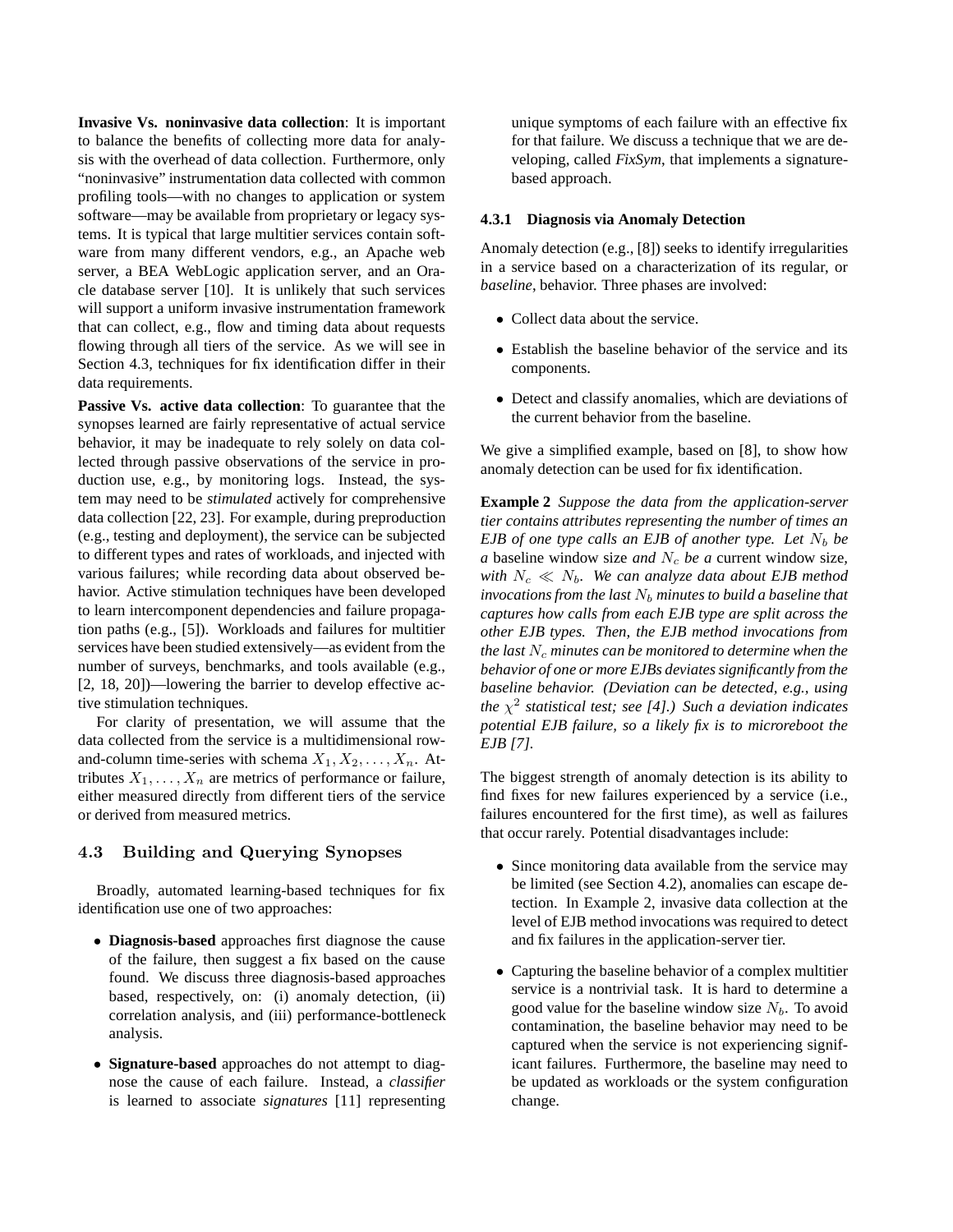• There is a delicate balancing act for the current window size  $N_c$ . Short  $N_c$  can lead to many false positives (spurious anomalies detected), while large  $N_c$  can lead to false negatives (undetected anomalies).

## **4.3.2 Diagnosis via Correlation Analysis**

The correlation-based approach is similar to the anomalydetection-based approach except in how the cause of a failure is diagnosed. Correlation analysis proceeds by identifying attributes in the data that are correlated strongly with (or predictive of) a failure-indicator attribute; illustrated next.

**Example 3** *Suppose the data collected from the service contains attributes*  $X_1, \ldots, X_n$  *representing performance metrics from various tiers, and a* failure-indicator attribute Y *(e.g., representing SLO violations). Correlation analysis—e.g., by building a Bayesian network as in [10] or by clustering the data as in [8]—recommends fixes by iden* $t$ *ifying*  $X_i$  *that* are *correlated strongly with*  $Y$ *. For example, if an attribute representing method invocations of an EJB is correlated with failure, then a likely fix is to microreboot the EJB. Similarly, if the number of accesses to an index is correlated with failure, then the index can be rebuilt.*

Advantages of correlation analysis include simplicity, ease of implementation, and efficiency. The biggest disadvantage is that correlation between two attributes  $X$  and  $Y$ can be inferred from data only if a reasonable number of training data records indicate this relationship. Therefore, correlation-analysis may fail to find fixes for failures not seen previously and for failures that occur rarely.

### **4.3.3 Diagnosis via Bottleneck Analysis**

Bottleneck analysis (e.g., [12]) can diagnose failures caused by bottlenecked resources that arise frequently in multitier services [25]. Anomaly detection and correlation analysis may fail to pinpoint the root cause of such failures. However, bottleneck analysis can be done on multidimensional time-series data only if extra information is provided about the structure of the service as represented by the attributes, e.g., a relationship specifying that an attribute representing request response time is derived from other attributes representing the time requests occupy each resource.

**Example 4** *The techniques proposed in [12] can determine bottlenecks in the database tier, e.g., read and write contention on a table block. A possible fix for such contention is to repartition the table and balance accesses across different partitions. The techniques in [1] can detect when transactions are bottlenecked by suboptimal query plans due to stale statistics, and recover by scheduling statistics updates.*

#### **Procedure** *FixSym*

**Input:** Set of candidate fixes  $F = \langle F_1, \ldots, F_k \rangle; X_1, \ldots, X_n$  are attributes representing the performance and failure metrics collected from different tiers of the service;

- 1. /\* initialize the synopsis; domain knowledge may be used \*/
- 2. init\_synopsis $(S);$
- 3. **while** (true)
- 4. Wait for next failure data point  $f = \langle X_1 = x_1, \ldots, X_k = x_k \rangle$ ;
- 5. *fi xed* = false; *count* = 0;
- 6.  $\frac{1}{8}$  /\* loop until a correct fix is found or threshold is reached \*/
- 7. **while** (!*fixed* and *count* < THRESHOLD)
- 8.  $\frac{1}{8}$  /\* use current synopsis to determine probable fi x \*/
- 9. *probFix* = suggest  $fix(S, f, F)$ ;
- 10.  $\frac{1}{2}$  /\* apply the chosen fix to the service \*/
- 11. apply fix(*probFix*);
- 12.  $\frac{1}{2}$  /\* check if the applied fix fixed the failure \*/
- 13. *fixed* = check fi  $x$ (*probFix*);
- 14. /\* update the synopsis with the new data point \*/
- 15. update synopsis(S, f, *probFix*, *fixed*);
- 16. *count* = *count* + 1;
- 17. **end while**
- 18. **if** ( $!f$ *i* $*$ *ed*) /\* threshold exceeded, no fix found yet \*/
- 19. Restart the service and notify the administrator;
- 20. Update synopsis  $S$  with fix found by the administrator;
- 21. **end if**
- 22. **end while**

### **Figure 3. FixSym (signature-based approach)**

#### **4.3.4 FixSym: A Signature-based Approach**

*FixSym* is a new signature-based approach we are developing that makes two important changes to the diagnosisbased approach:

- FixSym uses all data used by the diagnosis-based approaches to learn synopses, and additionally incorporates data on the success and failure of attempted fixes.
- FixSym focuses on finding a correct and efficient fix for a failure based on information about fixes that worked previously and ones that did not work; without attempting to diagnose the root cause of the failure.

FixSym works with multidimensional time-series data that contains attributes  $F_1, \ldots, F_k$  representing the result of attempted fixes, in addition to regular performance and failure metrics  $X_1, \ldots, X_n$  from different tiers. FixSym uses this data to learn a synopsis  $S$  that best captures the relationship among  $X_1, \ldots, X_n$  and  $F_1, \ldots, F_k$  so that S can predict an effective fix given observed values of  $X_1, \ldots, X_n$ . Intuitively, S identifies a subset  $\Omega$  of attributes in  $X_1, \ldots, X_n$ that classify the symptoms of working and failed states of the service in the best manner. The values of attributes in  $\Omega$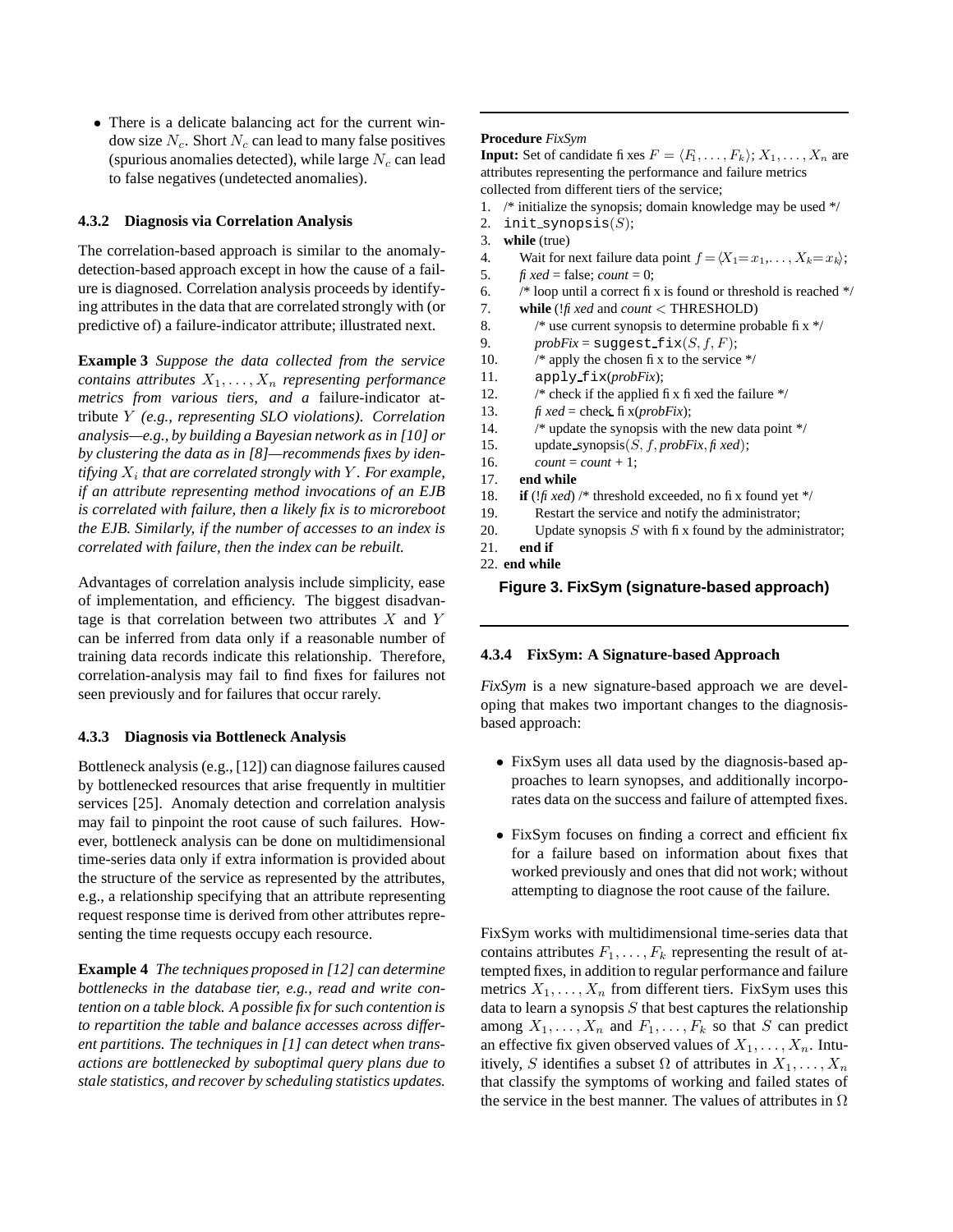| Comparison      | Manual                 | Diagnosis-based approach                                                                |                         |                       | Signature-based         |  |
|-----------------|------------------------|-----------------------------------------------------------------------------------------|-------------------------|-----------------------|-------------------------|--|
| metric          |                        | Anomaly-detect.                                                                         | Correlation anal.       | Bottleneck anal.      | (FixSym)                |  |
| Ability to find | Depends on             | Depends on accuracy of diagnosis                                                        |                         | Depends on historical |                         |  |
| correct fi xes  | expert's knowledge     |                                                                                         |                         |                       | evidence & synopsis     |  |
| Run-time data   | Almost nil             | Performance & failure metrics need                                                      |                         | Fine-granularity      | Need symptom data,      |  |
| requirements    |                        | data needed<br>coverage to pinpoint cause of failure                                    |                         |                       | results of fix attempts |  |
| Time to find    | Very fast              | Fast                                                                                    | Accurate synopses       | Medium                | Accurate synopses       |  |
| fix             |                        |                                                                                         | can be slow [3]         |                       | can be slow (Sec. 5.2)  |  |
| Scalability     | Poor                   | Easier to scale as systems expand in size, number of interconnections, and dependencies |                         |                       |                         |  |
| Adaptivity as   | Hard to maintain       | Online base-                                                                            | Online synopsis-        | Very adaptive         | Online synopsis-        |  |
| system evolves  |                        | lining needed                                                                           | learning needed         | (e.g., [25])          | learning needed         |  |
| Ease-of-use     | Poor for complex,      | Hard to tune                                                                            | Very good               | Needs domain-         | Good                    |  |
|                 | dynamic services       | $i/p$ parameters                                                                        |                         | knowledge i/p's       |                         |  |
| Handling new/   | Only if failures fore- | Good                                                                                    | Bad (needs enough)      | Good                  | Bad (learns from        |  |
| rare failures   | seen & rules added     |                                                                                         | representative samples) |                       | attempted fi xes only)  |  |

**Table 2. Comparison of different approaches to automated fix identification**

denote the signature of these states. S associates a successful fix with each failure signature (symptoms).

Figure 3 gives an illustration of FixSym. Each observed failure data point is input to the current synopsis to determine a fix. This fix is applied to the service and a check is made later to determine whether the fix worked or not. (These checks are discussed in Section 4.1.) The resulting data point—failure data point and result of attempted fix is used to update the current synopsis. If the attempted fix failed, then the updated synopsis is used to determine a new fix, and FixSym proceeds as before. This process continues until a correct fix is found or a threshold is reached when a general and expensive fix (e.g., a full restart and/or notifying the administrator) is applied to get the service back to a working state.

Compared to diagnosis-based approaches, FixSym is less dependent on which performance and failure metrics are being collected. (Recall from Section 4.2 that there may be constraints on the data that can be collected from different tiers of the service.) Note that FixSym uses these metrics to represent symptom signatures. FixSym will work better with more representative data, but it can use whatever data is available. In contrast, diagnosis-based approaches need specific types of data to work. However, FixSym may fail to find a fix for a previously-unseen failure if the symptoms of this failure are very different from those seen so far.

**Example 5** *Database servers maintain statistics about stored data in order to choose good execution plans for queries [1]. Unless these statistics are updated in a timely fashion, they can become out of date under heavy transactional workloads; causing failures due to suboptimal query plans. FixSym can enable self-healing under such scenarios, e.g., using a pattern of the form: "when the values of variables*  $X_{est}$  *and*  $X_{act}$  *representing the estimated and ac-* *tual number of records, respectively, returned by a query* Q *differ significantly, update statistics on all tables accessed by* Q*."*

# **5 Research Agenda**

# 5.1 Does One Size Fit All?

Table 2 summarizes the pros and cons of different approaches to automated fix identification that can be applied to a multitier service. It is clear that no single approach dominates all others under all scenarios. For example, the signature-based approach is good at dealing with scenarios where same workloads and failures tend to recur. However, this approach can be ineffective at finding fixes for previously-unseen or rarely-seen failures. This disadvantage could be overcome in the following ways:

- Combining the signature-based approach with one or more of the diagnosis-based approaches that find the cause of a new failure to recommend a fix.
- Enabling human operators to input their knowledge about symptoms of failures and fixes for these failures.
- Developing an active-learning approach that attempts fixes for failures in a feedback-driven loop based on previous attempts.

Note that incorporating the signature-based approach into a diagnosis-based approach can improve the overall efficiency of the latter by avoiding time-consuming diagnoses when previously-diagnosed failures occur. These observations give some interesting directions for future work:

• Perform an empirical study of the different approaches for automated fix identification, in order to generate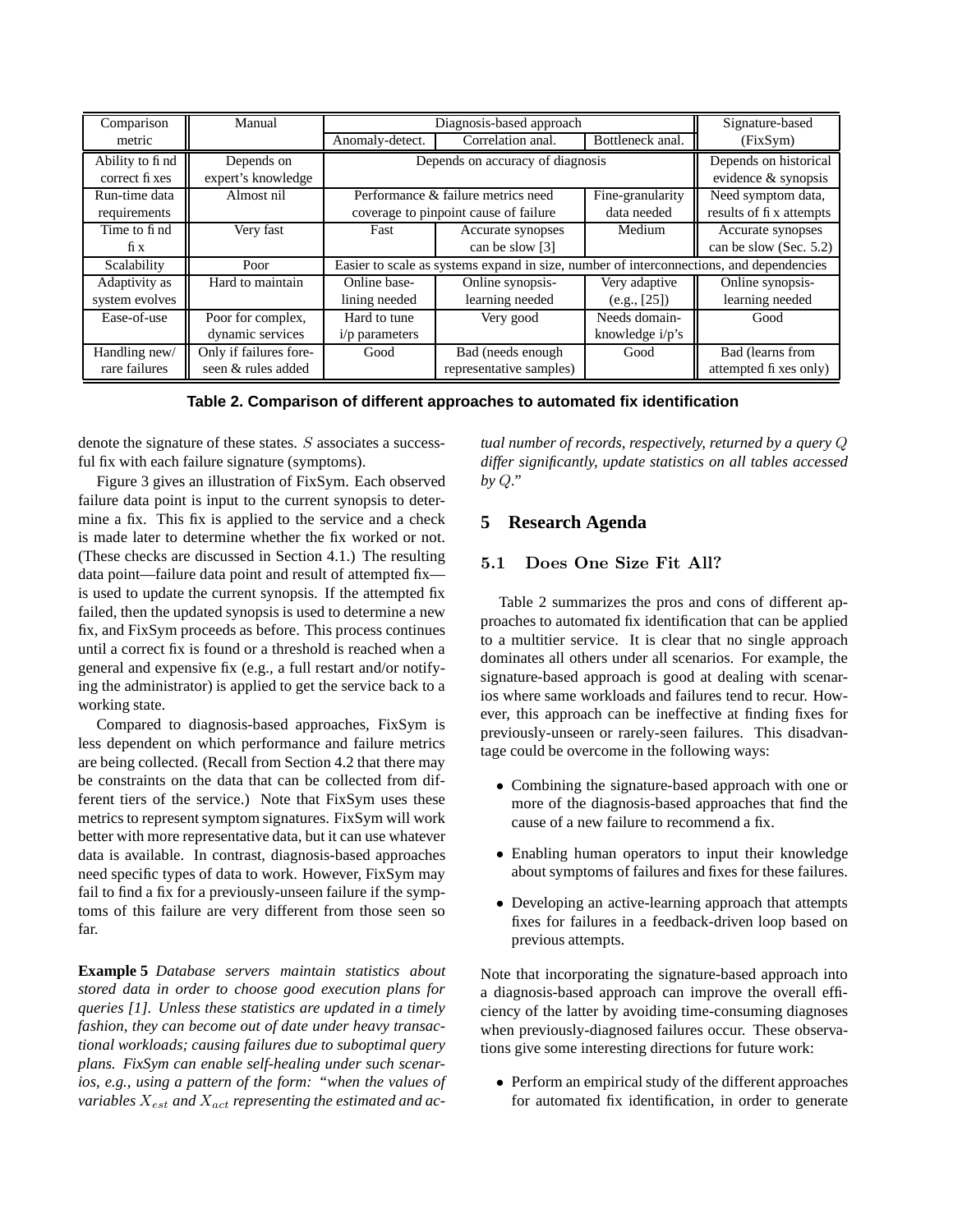

**Figure 4. Synopsis comparison (accuracy)**

a knowledge-base that a practitioner can use to pick the best approach based on the workload, environment, and requirements of her multitier service.

- Develop effective ways to combine the different approaches to leverage the strengths and mask the weaknesses of individual approaches.
- Develop an adaptive algorithm to pick the right combination of approaches to use automatically in any setting.

## 5.2 Picking the Right Synopsis

An important subproblem in automated fix identification is to pick a good synopsis from the large space of possible synopses from statistics, machine learning, and performance modeling. The main criteria for this choice is the need to balance an inherent accuracy Vs. running-time tradeoff in synopsis learning; Figure 4 and Table 3 report preliminary experimental evidence of this tradeoff.

Figure 4 represents results from an experiment where we evaluated the performance of FixSym when using three different synopsis techniques from machine-learning [28]:

- 1. *Nearest neighbor* is a simple machine-learning algorithm that maps a new failure data point  $f$  (recall Figure 3) to the data point  $f'$  that is closest to f among all failure data points observed so far. The fix recommended for f is the fix that worked for  $f'$ .
- 2. *K-means clustering* works by partitioning the failure data points collected so far into clusters based on the successful fix found for each point. A representative data point is computed for each cluster, e.g., the mean of all points in the cluster. Each new failure data point  $f$  is mapped to the cluster whose representative point is closest to f, and the corresponding fix is recommended for f. The clustering is redone after each failure is fixed successfully.

| Synopsis         | Time to generate<br>Accuracy at<br>50 correct fixes<br>50 correct fixes |       |
|------------------|-------------------------------------------------------------------------|-------|
| AdaBoost 60      | 1740 seconds                                                            | 98.5% |
| Nearest neighbor | 90 seconds                                                              | 95.5% |
| K-means          | 90 seconds                                                              | 87%   |

## **Table 3. Synopsis comparison (running-time)**

3. *Adaboost* is an *ensemble learning* technique that can produce accurate predictions by combining many simple and moderately inaccurate synopses (or *weak learners*). (See [14] for a detailed explanation of Adaboost.) The number 60 for Adaboost in Figure 4 and Table 3 is the optimal value in our setting for Adaboost's single configuration parameter, namely, the number of weak learners combined to generate the final synopsis. This number was found based on additional experiments not shown in this paper.

The experiments were conducted on a simulator for a multitier service that generates time-series data corresponding to different failed and working service states. On each failure, FixSym is invoked until a correct fix is found, as described in Section 4.3.4 and Figure 3.

The  $x$ -axis in Figure 4 shows the number of failures fixed successfully so far. Therefore, the  $x$ -axis corresponds to the number of training samples—each representing the symptoms of a failure and a successful fix—available for learning the synopsis. The y-axis shows the accuracy of the current synopsis computed on a fixed test set comprising 1000 failure states (symptoms) and correct fixes generated by the simulator. Notice that the ensemble synopsis—which is a state-of-the-art synopsis in machine learning—convergesto good accuracy with much less training samples than the other synopses. Adaboost reaches 98% classification accuracy with 37 correct fixes. Nearest neighbor takes 85 correct fixes to reach 98% accuracy. K-means was inferior and only reached a final classification accuracy of about 87%.

However, Adaboost's superior accuracy comes at a significant cost in terms of running time, as illustrated in Table 3. Figure 4 and Table 3 illustrate an important challenge we must solve, namely, a self-healing service needs efficient synopsis-learning algorithms that balance the accuracy of recommended fixes with the time to generate these fixes. In [3] we report some promising work on this problem. Other synopsis-related challenges also arise in self-healing:

- **Online learning**: Unless the synopses are kept up to date efficiently as new data becomes available, accuracy can drop sharply in dynamic settings. While online learning of synopses is a hard problem, there have been some promising results recently (e.g., [29]).
- **Confidence estimates and ranking**: It becomes easy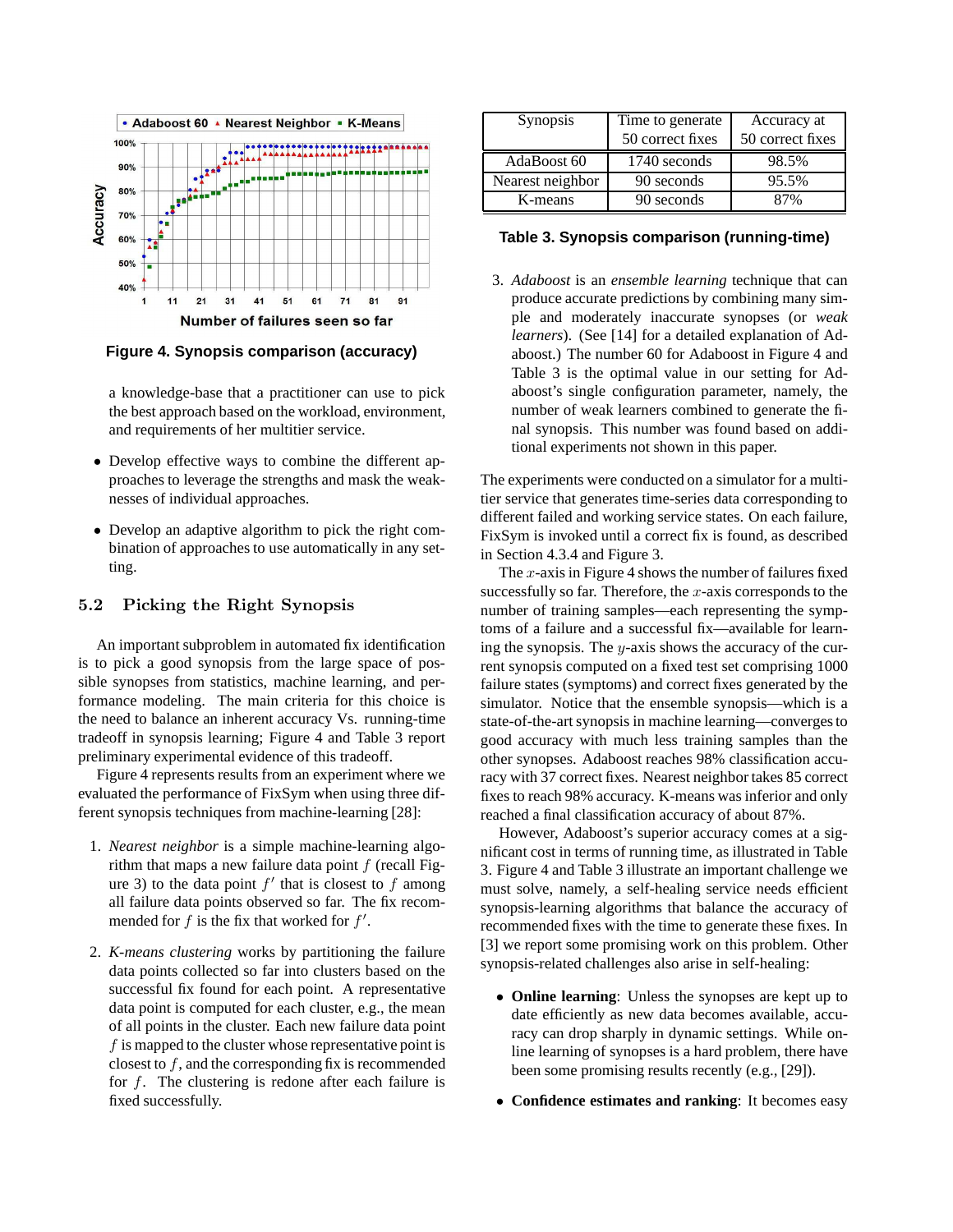to combine multiple approaches for fix identification, as suggested in Section 5.1, if each approach can give a confidence estimate for the fix it recommends for a specific failure; we can then rank the fixes and apply the most promising one. Synopses that give confidence estimates naturally with predicted values (e.g., Bayesian networks) are very useful in this setting.

- **Inaccurate, ambiguous, and negative data**: Recall that FixSym requires synopses to learn from unsuccessful fixes (negative training samples) in addition to successful fixes. In general, the self-healing domain poses some hard requirements on synopses, e.g., the ability to handle ambiguous and inaccurate data generated by unsuccessful fixes that were mistakenly classified as correct, and vice versa.
- **Inputing domain/prior knowledge**: Synopses will be more representative of service behavior if we can input domain knowledge during learning. Some synopses (e.g., Bayesian networks) provide easy (but narrow) ways to provide such inputs. Active stimulation during preproduction (see Section 4.2) provides many avenues to input domain knowledge. For example, a domain expert can guide which workloads to use, which types of failures to inject, and where to inject them; to generate data that can bootstrap synopsis learning.

## 5.3 Proactive Application of Fixes

We focused on a reactive approach to self-healing where fixes are selected and applied after failures strike. Some failures can force the service into a state where it is not possible to use or recover the service quickly [9]. In these settings, an approach where failures are predicted in advance and fixes applied proactively, can be more attractive. Such strategies need synopses that can forecast failures [3].

## 5.4 Control-theoretic Foundations

Since a self-healing service makes decisions based on data it observes about its own activity, the system design and implementation should consider control-theoretic issues like stability, steady-state error, settling times, and overshooting [15].

# **6 Conclusion**

In this paper we motivated why failure recovery in database-centric multitier services is an acute problem and makes a compelling target for research on automated selfhealing services. We presented a brief, but comprehensive, discussion of the important techniques—diagnosis-based and signature-based—and related issues involved in designing and implementing an automated self-healing multitier service. We showed how existing solutions fall short in several respects, e.g., being limited to a single tier, ability to handle specific types of failures only, requiring specific types of instrumentation data, and others. We presented a new signature-based technique, FixSym, that when combined with diagnosis-based techniques can outperform existing solutions for automated self-healing. Finally, we provided a roadmap of problems we believe need to be solved in this setting.

## **References**

- [1] A. Aboulnaga, P. J. Haas, M. Kandil, S. Lightstone, G. M. Lohman, V. Markl, I. Popivanov, and V. Raman. Automated Statistics Collection in DB2 UDB. In *Proc. of the 2004 Intl. Conf. on Very Large Data Bases*, 2004.
- [2] C. Amza, E. Cecchet, A. Chanda, S. Elnikety, A. Cox, R. Gil, J. Marguerite, K. Rajamani, and W. Zwaenepoel. Bottleneck Characterization of Dynamic Web Site Benchmarks, 2002. Technical Report TR02-388, Rice University.
- [3] S. Babu and S. Duan. Automatic plan selection for forecasting queries, July 2006. (In submission).
- [4] P. Bodik, G. Friedman, L. Biewald, H. Levine, G. Candea, K. Patel, G. Tolle, J. Hui, A. Fox, M. I. Jordan, and D. Patterson. Combining visualization and statistical analysis to improve operator confidence and efficiency for failure detection and localization. In *2nd IEEE International Conference on Autonomic Computing (ICAC '05)*, 2005.
- [5] G. Candea, M. Delgado, M. Chen, and A. Fox. Automatic Failure-Path Inference: A Generic Introspection Technique for Internet Applications. In *Proc. of rd IEEE Workshop on Internet Applications*, June 2003.
- [6] G. Candea, S. Kawamoto, Y. Fujiki, G. Friedman, and A. Fox. Microreboot - a technique for cheap recovery. In *Proc. of the USENIX Symp. on Operating Systems Design and Implementation*, pages 31–44, 2004.
- [7] G. Candea, E. Kiciman, S. Kawamoto, and A. Fox. Autonomous Recovery in Componentized Internet Applications. *Cluster Computing Journal*, 9(1), Feb. 2006.
- [8] M. Y. Chen, A. Accardi, E. Kiciman, D. A. Patterson, A. Fox, and E. A. Brewer. Path-based failure and evolution management. In *Proc. of the 2004 Networked Systems Design and Implementation*, pages 309–322, 2004.
- [9] Y. Coady et al. Falling Off the Cliff: When Systems Go Nonlinear. In *Proc. of IEEE Workshop on Hot Topics in Operating Systems (HotOS)*, May 2005.
- [10] I. Cohen, J. S. Chase, M. Goldszmidt, T. Kelly, and J. Symons. Correlating Instrumentation Data to System States: A Building Block for Automated Diagnosis and Control. In *Proc. of the USENIX Symp. on Operating Systems Design and Implementation*, Dec. 2004.
- [11] I. Cohen, S. Zhang, M. Goldszmidt, J. Symons, T. Kelly, and A. Fox. Capturing, Indexing, Clustering, and Retrieving System History. In *Proc. of the ACM Symp. on Operating Systems Principles*, Oct. 2005.